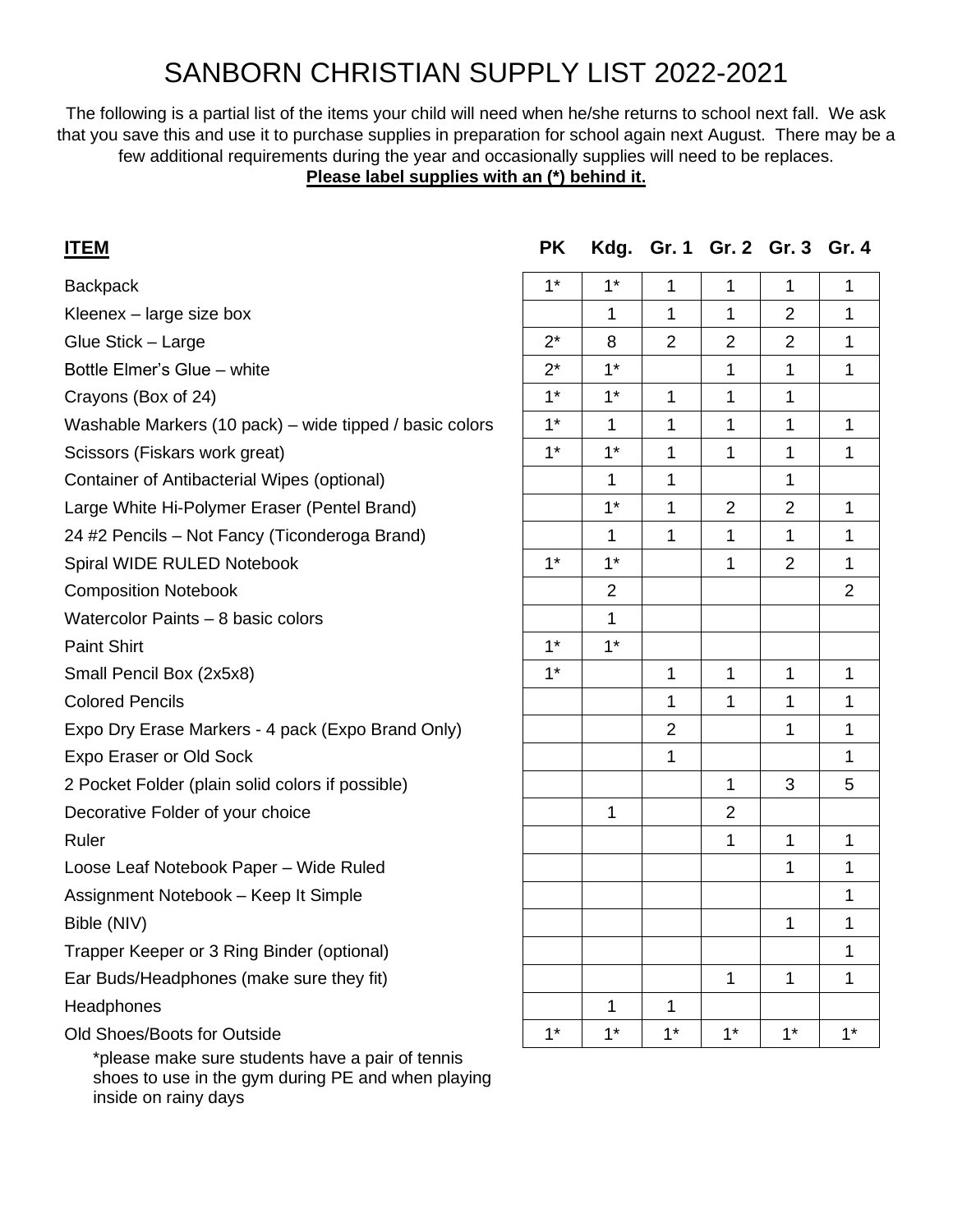### Backpack

Accordion Fold Organizational Tool of Choice (not a  $\begin{array}{|c|c|c|c|c|}\n1 & 1 & 1 & 1 \\
\hline\n\end{array}$ 

Red Notebook with 3 Holes (Math)

Blue Notebook with 3 Holes (Bible)

Green Notebook with 3 Holes (Science)

Black Notebook with 3 Holes (History)

Purple Notebook with 3 Holes (English)

2 Pocket Folder with 3 Prongs (Bible)

**Composition Notebook** 

Bible (NIV)

**Colored Pencils** 

**Small Glue Stick** 

Ruler with Inch and Metric Markings

Pencils (not only mechanical)

Large Erasers

**Highlighter** 

**Fiskars Scissors** 

Kleenex  $-$  large size box

Loose Leaf Notebook Paper

Assignment Notebook – Keep It Simple

Zippered Pencil Pouch

Black or Blue Ink Pen

"Designed Folder for Take Home Work

Ear Buds or Head Phones (make sure they fit)

Old Shoes/Boots for Outside

 \*please make sure students have a pair of tennis shoes to use in the gym during PE and when playing inside on rainy days

**ITEM Gr. 5 Gr. 6 Gr. 7 Gr. 8**

| $1^*$                                                    | $1^*$                                                   | $1^*$                       | $1^*$                       |
|----------------------------------------------------------|---------------------------------------------------------|-----------------------------|-----------------------------|
| $\overline{1}$                                           | $\overline{1}$                                          | $\ddot{\phantom{1}}$        | $\overline{1}$              |
| $\overline{3}$                                           | $\overline{3}$                                          | $\overline{3}$              | $\overline{3}$              |
|                                                          |                                                         | $\frac{1}{1}$               | $\overline{1}$              |
|                                                          |                                                         | $\overline{1}$              | $\overline{1}$              |
| $\frac{1}{1}$                                            | $\frac{1}{1}$                                           | $\overline{1}$              | $\overline{1}$              |
|                                                          |                                                         | $\overline{1}$              | $\overline{1}$              |
|                                                          |                                                         | $\overline{1}$              | $\overline{1}$              |
|                                                          | $\mathbf 1$                                             | $\frac{2}{\sqrt{2}}$        | $\frac{2}{\sqrt{2}}$        |
| $\mathbf{1}$                                             | $\mathbf{1}$                                            | $\overline{1}$              | $\overline{1}$              |
| $\overline{1}$                                           | $\mathbf{1}$                                            | $\overline{1}$              | $\overline{1}$              |
| $\overline{1}$                                           | $\overline{1}$                                          | $\overline{1}$              | $\overline{1}$              |
| $\overline{1}$                                           | $\overline{1}$                                          | $\overline{1}$              | $\overline{1}$              |
|                                                          |                                                         |                             |                             |
| $\frac{16}{2}$ $\frac{2}{1}$ $\frac{1}{2}$ $\frac{2}{1}$ | $\frac{6}{2}$ $\frac{2}{1}$ $\frac{1}{2}$ $\frac{2}{1}$ | $\frac{6}{2}$ $\frac{2}{1}$ | $\frac{6}{2}$ $\frac{1}{1}$ |
|                                                          |                                                         |                             |                             |
|                                                          |                                                         | $\frac{1}{2}$ $\frac{2}{1}$ | $\overline{1}$              |
|                                                          |                                                         |                             | $\frac{2}{1}$               |
|                                                          |                                                         |                             |                             |
| $\overline{1}$                                           | $\overline{1}$                                          | $\overline{1}$              | $\overline{1}$              |
| $\overline{1}$                                           | $\overline{1}$                                          | $\overline{1}$              | $\overline{1}$              |
| $\overline{1}$                                           | $\overline{1}$                                          | $\overline{1}$              | $\overline{1}$              |
| $\overline{1}$                                           | $\overline{1}$                                          | $\overline{1}$              | $\overline{1}$              |
| $\frac{1}{1}$                                            | $\frac{1}{1}$                                           | $\frac{1}{1}$               | $\frac{1}{1}$               |
|                                                          |                                                         |                             |                             |